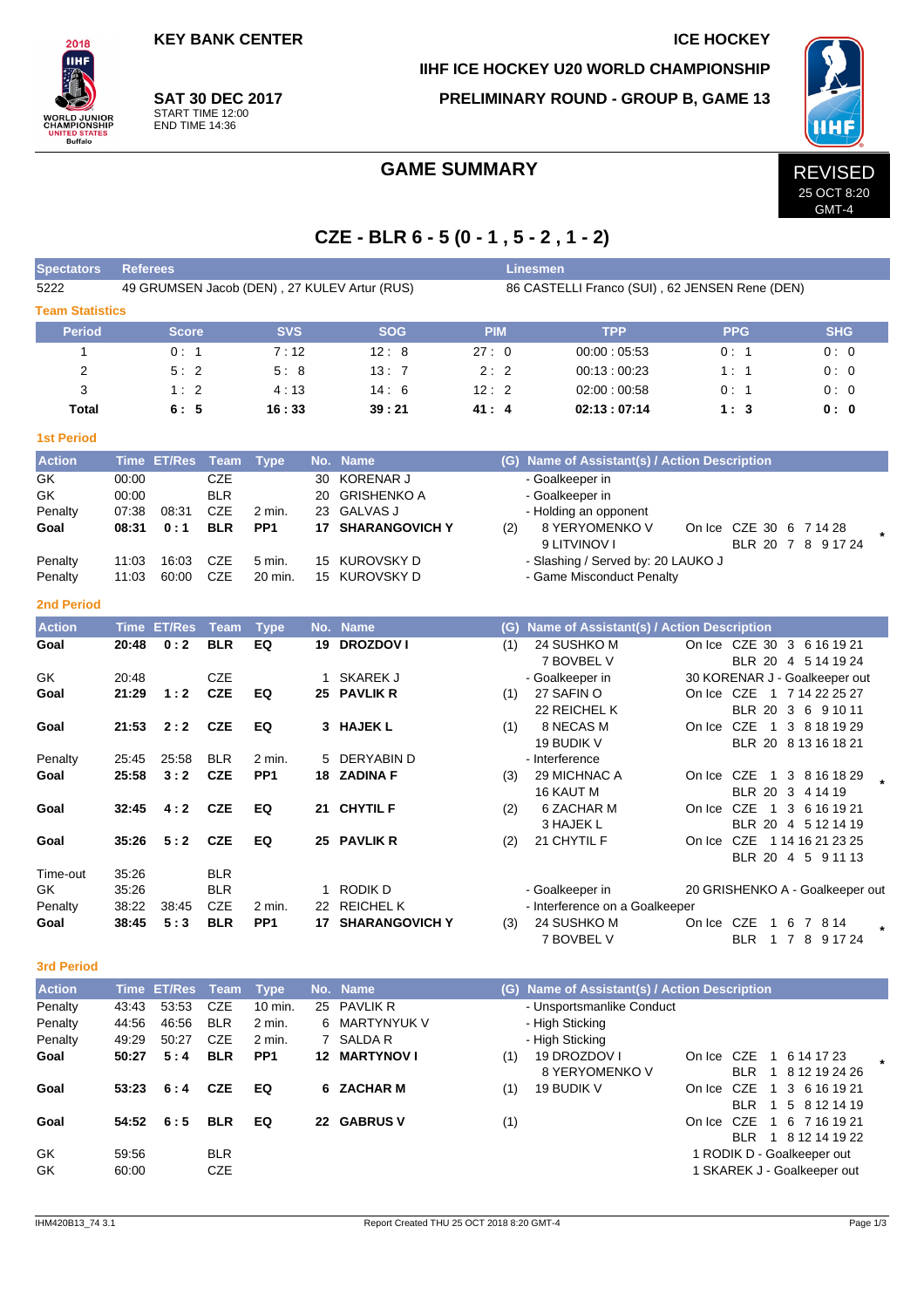

**SAT 30 DEC 2017** START TIME 12:00 END TIME 14:36

# **IIHF ICE HOCKEY U20 WORLD CHAMPIONSHIP PRELIMINARY ROUND - GROUP B, GAME 13**



#### **Goalkeeper Records**

#### **Team : CZE - Czech Republic Team : BLR - Belarus**

| No. Name         |              | <b>SOG</b> | <b>SVS</b> | <b>MIP</b> | No. Name            | <b>SOG SVS</b> ' |    | <b>MIP</b> |
|------------------|--------------|------------|------------|------------|---------------------|------------------|----|------------|
|                  | SKAREK Jakub |            |            | 39.12      | 20 GRISHENKO Andrei |                  |    | 35:26      |
| 30 KORENAR Josef |              |            |            | 20:48      | RODIK Dmitri        |                  | 16 | 24:30      |

#### **Game Statistics**

**Team : BLR (white)**

|       |       | Team : CZE (red)        |    |              |                |                |                |                         |                   |          |                 |                |          |                      |       |      |                |   |             |                    |    |      |
|-------|-------|-------------------------|----|--------------|----------------|----------------|----------------|-------------------------|-------------------|----------|-----------------|----------------|----------|----------------------|-------|------|----------------|---|-------------|--------------------|----|------|
|       |       | Head Coach: PESAN Filip |    |              |                |                |                |                         |                   |          |                 |                |          | <b>Shots on Goal</b> |       |      |                |   | Time on Ice |                    |    |      |
|       |       | No. Pos. Name           | G. | $\mathbf{A}$ | P.             |                |                |                         | PIM FO+ FO- FO+/- | FO%      |                 | $\overline{2}$ |          | 3 OT TS              | $+/-$ |      | $\overline{2}$ | 3 | <b>OT</b>   | <b>TOT SHF AVG</b> |    |      |
| 3 D   |       | <b>HAJEK Libor</b>      |    |              | 2              | $\mathbf 0$    | 0              | 1                       | -1                | 0.00     | 1               | 1              | 0        | 2                    | $+2$  | 6:41 | 6:19 7:22      |   |             | 20:22              | 37 | 0:33 |
| 6 F   |       | ZACHAR Marek +C (BP)    | 1  |              | 2              | 0              |                | 0                       |                   | 1 100.00 | 0               | 0              | 2        | 2                    | 0     |      | 7:15 5:54 6:12 |   |             | 19:21              | 35 | 0:33 |
| 19 D  |       | <b>BUDIK Vojtech</b>    | 0  | 2            | $\overline{2}$ | 0              | 3              | 0                       |                   | 3 100.00 | 0               | 0              | 0        | 0                    | $+1$  |      | 7:28 7:12 6:36 |   |             | 21:16              | 38 | 0:33 |
| 21 F  |       | <b>CHYTIL Filip</b>     | 1  | 1            | $\overline{2}$ | 0              | 15             | 3                       | 12                | 83.33    | 0               | 5              | 1        | 6                    | $+1$  |      | 5:35 5:50 5:59 |   |             | 17:24              | 33 | 0:31 |
| 27 F  |       | <b>SAFIN Ostap</b>      | 0  |              | 1              | 0              | 1              | 1                       | 0                 | 50.00    | 2               | 1              | 0        | 3                    | $+1$  |      | 4:28 3:57 4:08 |   |             | 12:33              | 22 | 0:34 |
| 8 F   |       | <b>NECAS Martin</b>     | 0  | 1            | 1              | 0              | 10             | 4                       | 6                 | 71.43    |                 |                | 2        | 4                    | $+1$  |      | 5:16 7:19 8:14 |   |             | 20:49              | 33 | 0:37 |
| 11 D  |       | <b>KRAL Filip</b>       | 0  | 0            | 0              | 0              | 0              | 0                       | $\Omega$          | 0.00     | 0               | 0              | 1        | 1                    | 0     |      | 5:03 8:35 5:37 |   |             | 19:15              | 33 | 0:35 |
| 18 F  |       | <b>ZADINA Filip</b>     |    | 0            | 1              | 0              | 4              | 2                       | 2                 | 66.67    | 2               | 1              | 2        | 5                    | $+1$  |      | 5:17 7:04 7:31 |   |             | 19:52              | 31 | 0:38 |
| 23 D  |       | <b>GALVAS Jakub</b>     | 0  | 0            | $\Omega$       | 2              | 0              | $\Omega$                | $\Omega$          | 0.00     | 0               | 0              | 0        | 0                    | $+1$  |      | 5:50 6:57 6:58 |   |             | 19:45              | 34 | 0:34 |
| 29 F  |       | <b>MICHNAC Albert</b>   | 0  |              | 1              | $\Omega$       | 0              | $\Omega$                | 0                 | 0.00     | 1               |                | 0        |                      | $+1$  |      | 4:20 6:57 1:19 |   |             | 12:36              | 19 | 0:39 |
| 7 D   |       | <b>SALDA Radim</b>      | 0  | 0            | 0              | 2              | 0              | 0                       | 0                 | 0.00     |                 | 0              | 0        | 1                    | 0     |      | 7:35 5:42 5:35 |   |             | 18:52              | 31 | 0:36 |
| 14 D  |       | VALA Ondrej +A          | 0  | 0            | $\Omega$       | 0              | 0              | $\Omega$                | $\Omega$          | 0.00     | $\Omega$        | 0              | 0        | 0                    | $+2$  |      | 7:22 4:57 6:36 |   |             | 18:55              | 32 | 0:35 |
| 16 F  |       | <b>KAUT Martin</b>      | 0  | 1            | 1              | 0              | $\overline{2}$ | 3                       | -1                | 40.00    | 1               | 0              | 2        | 3                    | $+1$  |      | 4:46 5:43 6:13 |   |             | 16:42              | 29 | 0:34 |
| 22 F  |       | REICHEL Kristian +A     | 0  | 1            | 1              | $\overline{2}$ | 9              | $\overline{\mathbf{4}}$ | 5                 | 69.23    | 1               | 0              | 1        | 2                    | $+1$  |      | 5:16 4:22 5:23 |   |             | 15:01              | 30 | 0:30 |
| 25 F  |       | <b>PAVLIK Radovan</b>   | 2  | 0            | $\overline{2}$ | 10             | 0              | $\Omega$                | $\Omega$          | 0.00     | 1               | 2              | 0        | 3                    | $+2$  |      | 4:39 3:59 2:07 |   |             | 10:45              | 21 | 0:30 |
| 15 F  |       | <b>KUROVSKY Daniel</b>  | 0  | 0            | 0              | 25             | 0              | 0                       | 0                 | 0.00     | 0               | 0              | 0        | 0                    | 0     |      | 1:30 0:00 0:00 |   |             | 1:30               | 4  | 0:22 |
| 17 F  |       | <b>HRABIK Krystof</b>   | 0  | 0            | 0              | $\Omega$       | 2              | 1                       |                   | 66.67    | 0               | 0              | 0        | 0                    | 0     |      | 1:51 3:01 0:54 |   |             | 5:46               | 7  | 0:49 |
| 20 F  |       | LAUKO Jakub             | 0  | 0            | 0              | 0              | $\Omega$       | 0                       | $\Omega$          | 0.00     | 1               | 1              | 2        | 4                    | 0     |      | 0:58 2:58 6:30 |   |             | 10:26              | 18 | 0:34 |
| 28 F  |       | <b>KODYTEK Petr</b>     | 0  | 0            | 0              | 0              | 1              | $\Omega$                |                   | 1 100.00 | 0               | 0              | 1        | 1                    | 0     |      | 2:44 2:38 5:17 |   |             | 10:39              | 19 | 0:33 |
|       | 1 GK  | <b>SKAREK Jakub</b>     | 0  | 0            | $\Omega$       | $\Omega$       |                |                         |                   |          | 0               | 0              | $\Omega$ | $\Omega$             |       |      |                |   |             |                    |    |      |
|       | 30 GK | <b>KORENAR Josef</b>    | 0  | 0            | 0              | 0              |                |                         |                   |          | 0               | $\overline{0}$ | $\Omega$ | 0                    |       |      |                |   |             |                    |    |      |
| Total |       |                         | 6  | 10           | 16             | 41             | 48             | 19                      | 29                | 71.64    | 12 <sup>°</sup> | 13 14          |          | 39                   |       |      |                |   |             |                    |    |      |

|                      | <b>Head Coach: FAIKOV Yuri</b> |          |                |                |          |          |                |                   |                                           |             |                | <b>Shots on Goal</b> |             |       |                |                |      | Time on Ice |       |    |                    |
|----------------------|--------------------------------|----------|----------------|----------------|----------|----------|----------------|-------------------|-------------------------------------------|-------------|----------------|----------------------|-------------|-------|----------------|----------------|------|-------------|-------|----|--------------------|
| <b>No. Pos. Name</b> |                                | G.       | A              | P              |          |          |                | PIM FO+ FO- FO+/- | FO%                                       |             | $\overline{2}$ | 3 OT TS              |             | $+/-$ |                | $\overline{2}$ | 3    | <b>OT</b>   |       |    | <b>TOT SHF AVG</b> |
| 7 F                  | <b>BOVBEL Viktor</b>           | 0        | $\overline{2}$ | $\overline{2}$ | 0        | 2        | 9              | $-7$              | 18.18                                     | 1           | 1              | 2                    | 4           | 0     | 7:05           | 6:08           | 7:55 |             | 21:08 | 30 | 0:42               |
| 8 D                  | YERYOMENKO Vladislav           | 0        | 2              | $\overline{2}$ | 0        | 0        |                | -1                | 0.00                                      | 0           | $\Omega$       | 1                    |             | -1    |                | 9:01 6:35 8:29 |      |             | 24:05 | 34 | 0:42               |
| 17 F                 | SHARANGOVICH Yegor +A          | 2        | $\mathbf 0$    | $\overline{2}$ | 0        | 6        | 6              | $\Omega$          | 50.00                                     | 1           | $\overline{2}$ | $\Omega$             | 3           | 0     |                | 6:43 6:45 8:38 |      |             | 22:06 | 29 | 0:45               |
| 22 D                 | GABRUS Vladislav (BP)          | 1        | 0              | 1              | 0        | 0        | $\Omega$       | $\Omega$          | 0.00                                      | 0           | 0              | 1                    | 1           | $+1$  |                | 2:13 4:58 5:43 |      |             | 12:54 | 24 | 0:32               |
| 24 F                 | SUSHKO Maxim +C                | $\Omega$ | $\overline{2}$ | $\overline{2}$ | $\Omega$ | 0        | 0              | $\Omega$          | 0.00                                      | 3           | $\mathbf 0$    | $\Omega$             | 3           | $+1$  |                | 7:06 7:01 9:00 |      |             | 23:07 | 31 | 0:44               |
| 4 D                  | SOKOLOVSKI Vladislav           | 0        | 0              | 0              | 0        | 0        | 0              | 0                 | 0.00                                      | 0           | 0              | 0                    | 0           | $-1$  |                | 4:05 3:33 5:34 |      |             | 13:12 | 22 | 0:36               |
| 5 D                  | <b>DERYABIN Dmitri</b>         | 0        | 0              | 0              | 2        | 0        | 0              | $\Omega$          | 0.00                                      | 1           | $\mathbf 0$    | 1                    | 2           | $-2$  |                | 8:34 7:36 6:41 |      |             | 22:51 | 32 | 0:42               |
| 12 F                 | MARTYNOV Igor                  |          | 0              | 1              | $\Omega$ | 0        | 0              | $\Omega$          | 0.00                                      | 1           | 1              |                      | 3           | $-1$  |                | 6:04 4:26 5:31 |      |             | 16:01 | 30 | 0:32               |
| 14 F                 | <b>PISHUK Sergei</b>           | 0        | 0              | 0              | 0        | 1        | 9              | -8                | 10.00                                     | 0           | 0              | $\Omega$             | $\Omega$    | 0     |                | 2:53 4:27 5:39 |      |             | 12:59 | 29 | 0:26               |
| 19 F                 | DROZDOV Ivan                   | 1        | 1              | $\overline{2}$ | 0        | 3        | $\overline{2}$ | -1                | 60.00                                     | 0           | -1             | $\Omega$             | 1           | 0     |                | 6:29 5:17 7:05 |      |             | 18:51 | 35 | 0:32               |
| 3 D                  | <b>GOSTEV Andrei</b>           | 0        | 0              | 0              | 0        | 0        | 0              | 0                 | 0.00                                      | 0           | 0              | 0                    | 0           | $-1$  |                | 4:46 5:15 5:37 |      |             | 15:38 | 25 | 0:37               |
| 6 D                  | <b>MARTYNYUK Vladislav</b>     | 0        | $\mathbf 0$    | 0              | 2        | 0        | 2              | $-2$              | 0.00                                      | $\mathbf 0$ | $\mathbf 0$    | $\Omega$             | 0           | -1    |                | 4:16 6:19 1:51 |      |             | 12:26 | 17 | 0.43               |
| 9 F                  | LITVINOV IIya +A               | 0        | 1              | 1              | 0        | 3        | 9              | -6                | 25.00                                     | 0           | 1              | $\Omega$             |             | $-2$  | 7:42 5:29 2:55 |                |      |             | 16:06 | 25 | 0:38               |
| 10 F                 | RYADCHENKO Vladislav           | 0        | 0              | 0              | 0        | 0        | 0              | 0                 | 0.00                                      | 0           | 0              | 0                    | 0           | $-1$  |                | 3:59 4:06 0:00 |      |             | 8:05  | 15 | 0:32               |
| 11 F                 | LUKASHEVICH Alexander          | 0        | $\mathbf 0$    | 0              | $\Omega$ | 0        | 2              | $-2$              | 0.00                                      | 0           | 0              | $\Omega$             | 0           | $-2$  |                | 6:07 4:17 0:38 |      |             | 11:02 | 17 | 0:38               |
| 13 F                 | <b>ASTASHEVICH Arseni</b>      | 0        | $\mathbf 0$    | 0              | 0        | 0        | 0              | 0                 | 0.00                                      | 0           |                | 0                    | 1           | $-2$  |                | 2:19 4:17 2:47 |      |             | 9:23  | 16 | 0:35               |
| 16 F                 | <b>GRINKEVICH Dmitri</b>       | 0        | 0              | 0              | 0        | 4        | 6              | $-2$              | 40.00                                     | 0           | 0              | 0                    | 0           | $-1$  |                | 2:39 3:34 3:58 |      |             | 10:11 | 19 | 0:32               |
| 18 D                 | <b>BUROVTSEV Dmitri</b>        | 0        | 0              | 0              | $\Omega$ | 0        |                | $-1$              | 0.00                                      | 0           | 0              | $\Omega$             | 0           | $-1$  |                | 4:07 5:20 5:25 |      |             | 14:52 | 19 | 0:46               |
| 21 F                 | MIKHALCHUK Vladislav           | 0        | 0              | 0              | 0        | 0        |                | -1                | 0.00                                      | 1           | 0              | $\Omega$             |             | -1    |                | 3:34 4:17 3:33 |      |             | 11:24 | 19 | 0:36               |
| 26 F                 | <b>ANISIMOV Nazar</b>          | 0        | $\Omega$       | $\mathbf 0$    | $\Omega$ | $\Omega$ | 0              | $\Omega$          | 0.00                                      | $\Omega$    | $\mathbf 0$    | $\Omega$             | 0           | 0     |                | 0:00 0:00 0:50 |      |             | 0:50  | 3  | 0:16               |
| 1 GK                 | <b>RODIK Dmitri</b>            | 0        | 0              | 0              | 0        |          |                |                   |                                           | 0           | 0              | 0                    | 0           |       |                |                |      |             |       |    |                    |
| 20 GK                | <b>GRISHENKO Andrei</b>        | 0        | $\mathbf 0$    | 0              | 0        |          |                |                   |                                           | 0           | 0              | $\Omega$             | $\mathbf 0$ |       |                |                |      |             |       |    |                    |
| Total                |                                | 5        | 8              | 13             | 4        | 19       | 48             | -29               | 28.36                                     | 8           | 7              | 6                    | 21          |       |                |                |      |             |       |    |                    |
| IHM420B13 74 3.1     |                                |          |                |                |          |          |                |                   | Report Created THU 25 OCT 2018 8:20 GMT-4 |             |                |                      |             |       |                |                |      |             |       |    | Page 2/3           |